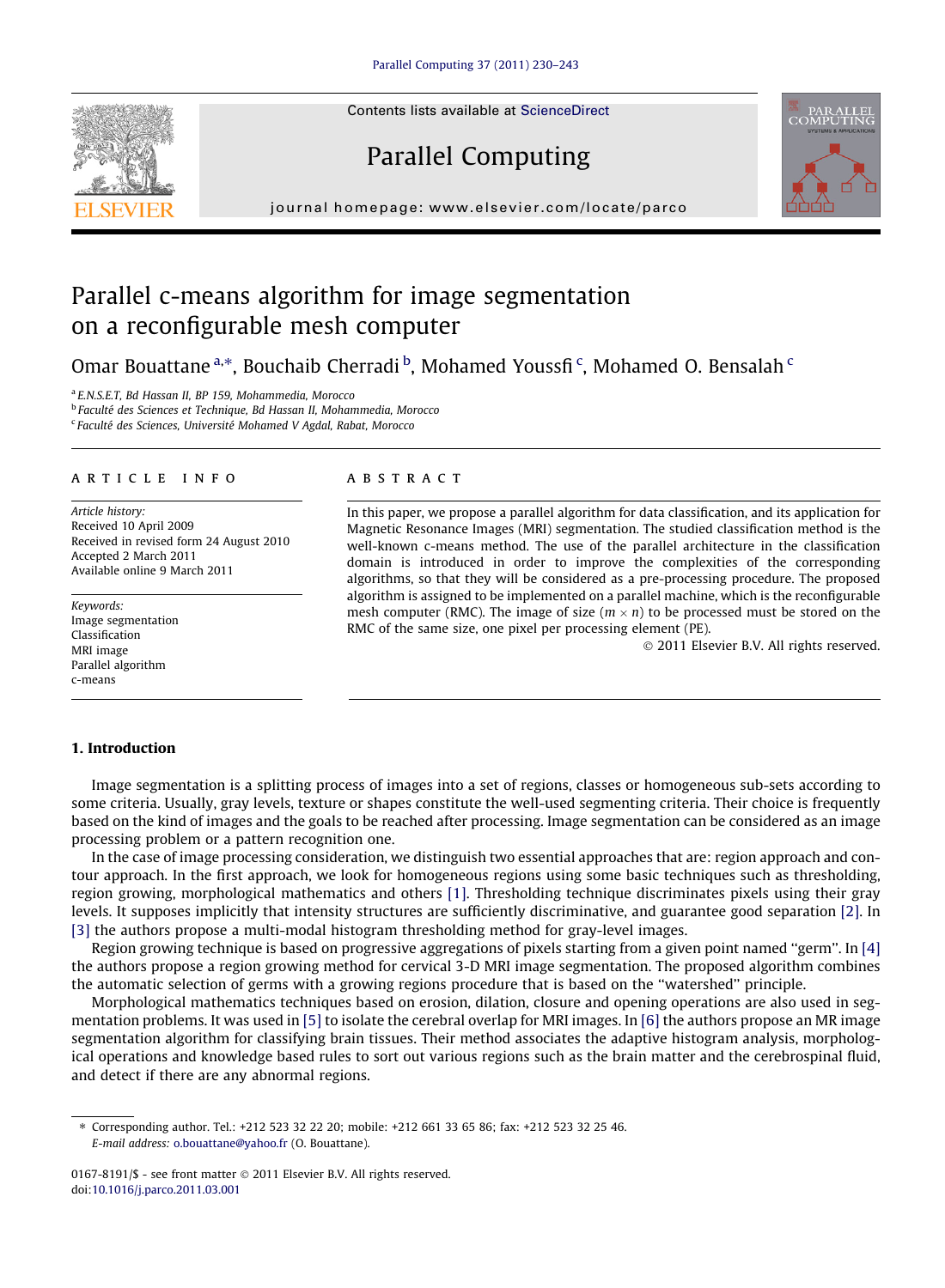In the contour approach case, some derivative operators are used at first to sort out discontinuities on image, on the other hand, some deformable models coming from dynamic contours methods are introduced in [\[7,8\]](#page-12-0). The latter have some advantages comparing to the first by the fact that, they deliver the closed contours and surfaces.

In the case of the pattern recognition point of view, the problem is to classify a set of elements defined by a set of features among which a set of classes can be previously known. In the MRI segmentation domain, the vector pattern X corresponds to the gray level of the studied point (pixel). From these approaches, one distinguishes the supervised methods where the class features are known a priori, and the unsupervised ones which use the features auto-learning. From this point of view, several algorithms have been proposed such as: c-means, fuzzy c-means (FCM) [\[9\],](#page-12-0) adaptive c-means [\[10\]](#page-12-0), modified fuzzy c-means [\[11\]](#page-12-0) using illumination patterns and fuzzy c-means combined with neutrosophic set [\[12\]](#page-12-0).

Segmentation is a very large problem; it requires several algorithmic techniques and different computational models, which can be sequential or parallel using processor elements, cellular automata or neural networks. Improvement and parallelism of c-means clustering algorithm was presented in [\[19\]](#page-13-0) to demonstrate the effectiveness and how the complexity of the parallel algorithm can be reduced in the Single Instruction Multiple Data (SIMD) computational model.

In the literature, there are several parallel approaches to implement the clustering algorithms. The difference from one to another method is how to exploit the parallelism feasibilities and the huge programming field offered by various parallel architectures to achieve effective solutions and subsequently the reduced complexity algorithms. Notice that all the steps of the well known c-means clustering algorithm are generally identical. They are implemented differently by authors according to the parallel architecture used as a computational model. For example, in [\[20\]](#page-13-0) authors have proposed a parallel approach using a hardware VLSI systolic architecture. In their proposed method, the c-means clustering problem is subdivided into several elementary operations that are organized in a pipeline structure. The resulted schemes of the obtained logic cells are also associated to design the processing modules of a hardware circuit for clustering problem. This solution was argued by a simulation experiments to evaluate the effectiveness of the proposed systolic architecture. Another strategy was proposed in [\[21\]](#page-13-0) where the authors have started by presenting a set of basic data manipulation operations using reconfiguration properties of the reconfigurable mesh (RMESH). These basic operations are also used to elaborate some parallel data processing procedures in order to implement the parallel clustering algorithm. The problem of data clustering was studied and detailed in [\[21\]](#page-13-0) for a general case of N vector patterns. The proposed complexity for their method is  $O(Mk + k \log N)$  where k is the number of clusters, M is the size of the vector features of each data point and N is the size of the input data set which is the same as the RMESH size. In [\[22\]](#page-13-0) the authors have proposed an optimal solution for parallel clustering on a reconfigurable array of processors. The proposed approach is based on the same strategy that divides the clustering problem into a set of elementary operations. Each of these elementary operations is implemented on wider communication bus architecture to reach an optimal run time complexity. Also, some basic operations are translated into shifting operation in the same wider bus network to achieve  $O(1)$  time complexity in order to optimize the global clustering algorithm complexity.

In the same way, using the same strategy and the same computational model as in [\[21\]](#page-13-0), we propose in this paper an  $O(kM+\log(k(N/k)^k)$  times parallel algorithm for c-means clustering problem and its application to the MRI cerebral images. The presented algorithm is assigned to be implemented on a massively parallel reconfigurable mesh computer of the same size as the input image. The corresponding parallel program of the proposed algorithm is validated on a 2-D reconfigurable mesh emulator [\[23\]](#page-13-0). Some interesting obtained results and the complexity analysis and an effectiveness features study of the proposed method are also presented.

This paper is organized as follows: Section 2 presents the computational model used to implement our parallel algorithm. The parallel segmentation c-means algorithm is described in more details in Section 3. The complexity analysis of the proposed parallel c-means algorithm is presented in the next section. Section 5 is devoted to the program code implementation and to the obtained results on an MRI image. Finally, the last section gives some concluding remarks on this work.

#### 2. Parallel computational model

#### 2.1. Presentation

A reconfigurable mesh computer (RMC) of size  $n\times n$ , is a massively parallel machine having  $n^2$  processing elements (PEs) arranged on a 2-D matrix as shown in [Fig. 1](#page-2-0). It is a Single Instruction Multiple Data (SIMD) structure, in which each PE $(i,j)$  is localized in row i and column j and has an identifier defined by ID =  $n \times i + j$ . Each PE of the mesh is connected to its four neighbors (if they exist) by communication channels. It has a finite number of registers of size ( $log_2 n$ ) bits. The PEs can carry out arithmetic and logical operations. They can also carry out reconfiguration operations to exchange data over the mesh.

#### 2.2. Basic operations of a PE

#### 2.2.1. Arithmetic operations

Like any processor, each processing element (PE) of the RMC possesses an instruction set relating to the arithmetic and logical operations. The operands concerned can be the local data of a PE or the data arising on its communication channels after any data exchange operation between the PEs.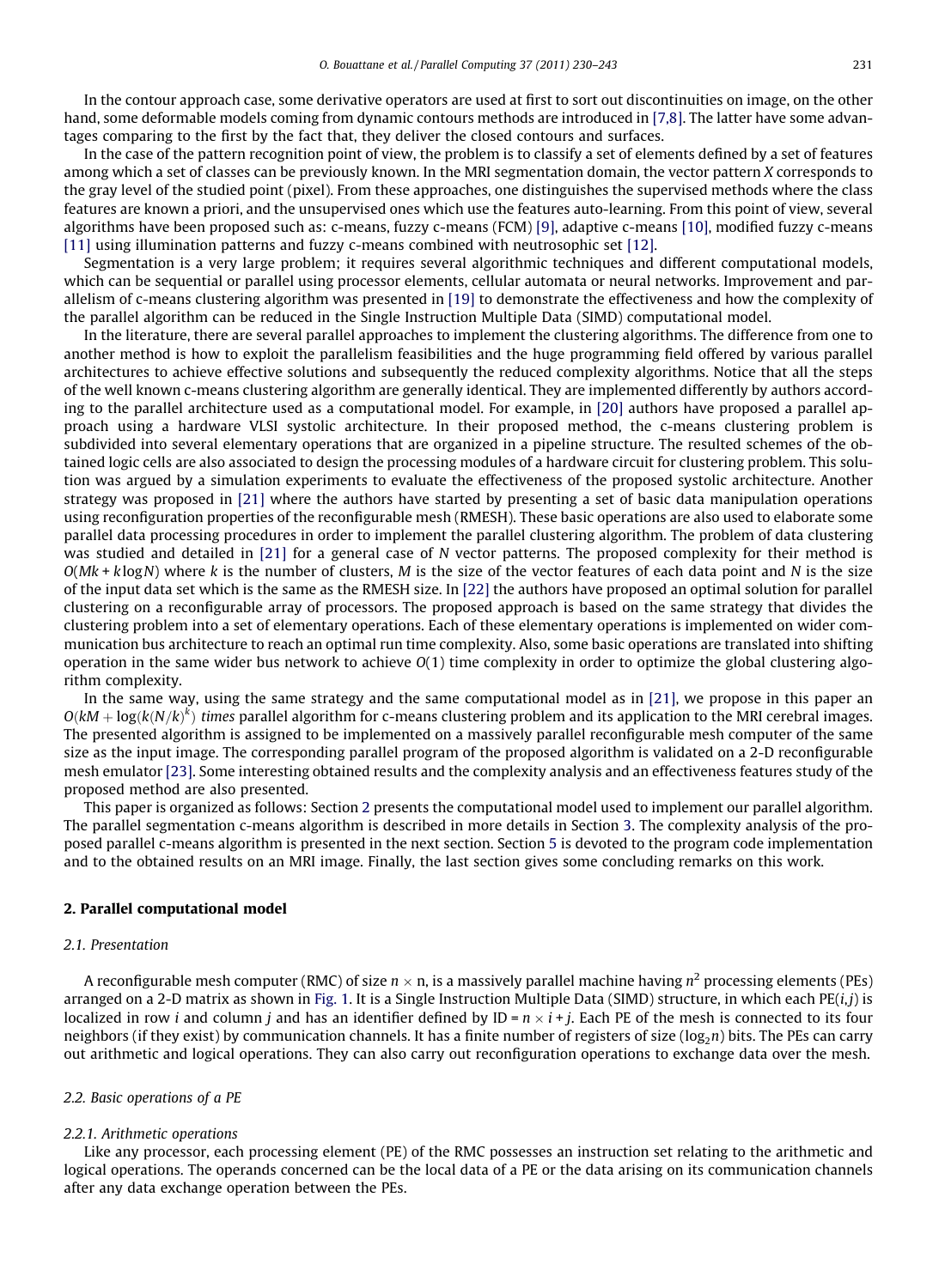<span id="page-2-0"></span>

**Fig. 1.** A reconfigurable mesh computer of size  $8 \times 8$ .

#### 2.2.2. Configuration operations

In order to facilitate data exchange between the PE's over the RMC, each PE possesses an instruction set relating to the reconfiguration and switching operations. Below, we enumerate all the possible reconfiguration operations that can carry out any PE of the RMC according to its usefulness in any stage of any algorithm.

– Simple bridge (SB):

A PE of the RMC is in a given state of SB if it establishes connections between two of its communication channels. This PE can connect itself to each bit of its channels, either in transmitting mode, or in receiving mode, as it can be isolated from some of its bits (i.e. neither transmitter, nor receiver). Various SB configurations of Fig. 2a) are described by the following formats:

 ${EW, S, N}, {E, W, SN}, {ES, W, N}, {NW, S, E}, {E, N, SW}$  and  ${WS, E, N}$ 

E, W, N and S indicate the East, West, North and South Ports of a PE, respectively.

## – Double bridge (DB):

A PE is in a DB state when it carries out a configuration having two independent buses. In the same way as in the simple bridge configuration, each PE can connect itself to each bit of its channels, either in transmitting mode, or in receiving mode. Also, it can be isolated from some of its bits (i.e. neither transmitter, nor receiver). The various possible DB configurations of Fig. 2b are:

 ${EW, NS}, {ES, NW}$  and  ${EN, SW}$ 

– Crossed bridge (CB):

A PE is in CB state when it connects all its active communication channels in only one; each bit with its correspondent. This operation is generally used when we want to transmit information to a set of PEs at the same time.

The full CB of Fig. 2c.2 is defined by the configuration: {NESW}. But, the other CB configurations defined by the following formats {E,WNS}, {EWN, S}, {ENS,W}, {EWS,N} are considered as the partial CB configurations, because, in each case, one of the four communication channel of the PE is locked.



Fig. 2. Different configurations carried out by the PE's of the RMC. (a) Simple bridge (SB), (b) double bridge (DB) and (c) crossed bridge (CB).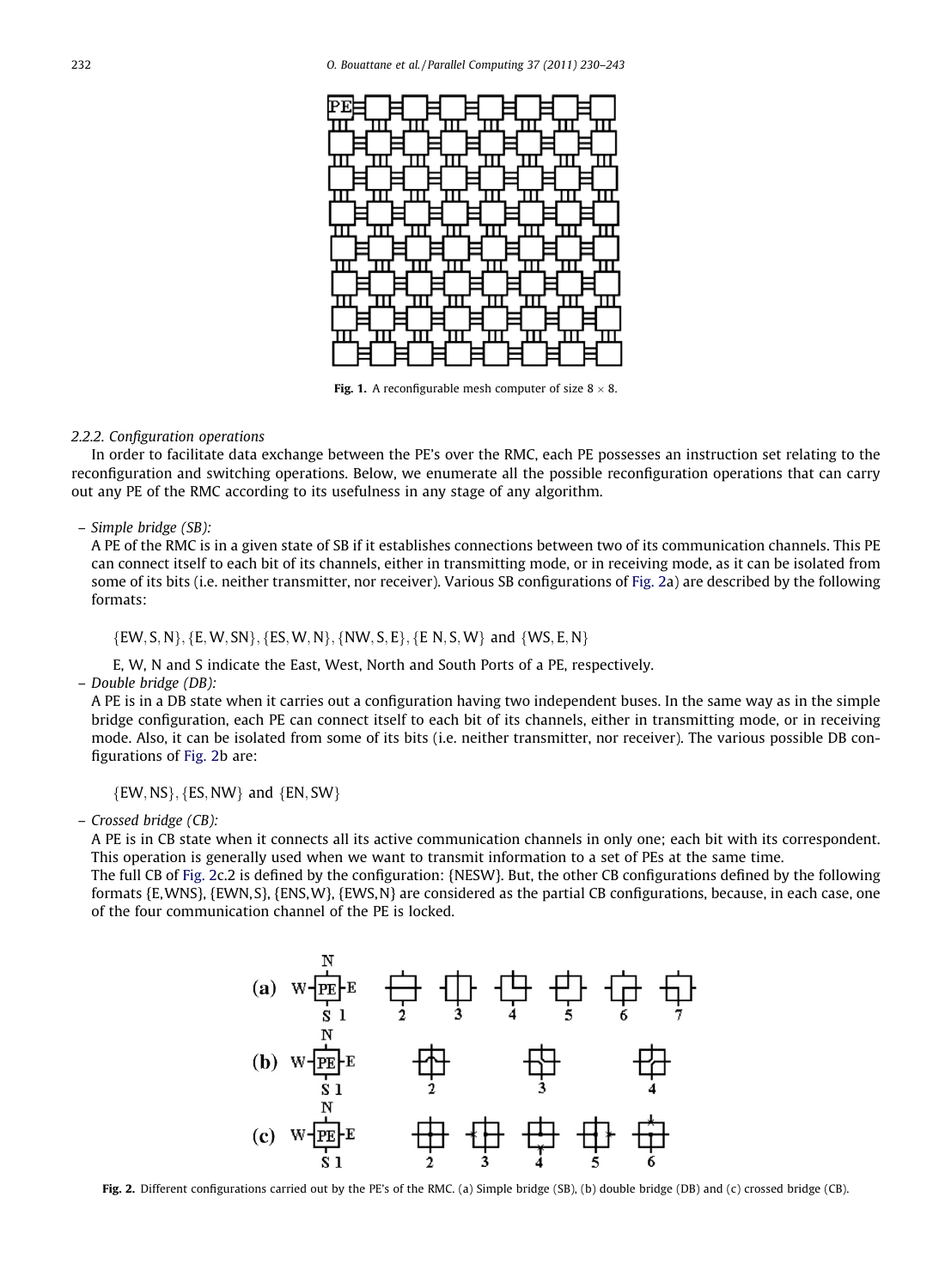## 3. Parallel segmentation algorithm

#### 3.1. Standard c-means algorithm

Hard classification called k-means is also known by c-means classification. It consists on a partitioned groups of a set S of n attribute vectors into c classes (clusters  $C_i$  i = 1,..., c). The goal of the classification algorithm is to find the class centers (centroïd) that minimize the objective function given by the following equation:

$$
J = \sum_{i=1}^{c} J_i = \sum_{k=1}^{c} \sum_{k,x_k \in C_i} d(x_k, c_i)
$$
 (1)

 $c_i$  is the center of the ith class;  $d(x_k, c_i)$  is the distance between ith center  $c_i$  and the kth data of S. We use the Euclidean distance to define the objective function as follows:

$$
J = \sum_{i=1}^{c} J_i = \sum_{i=1}^{c} \left( \sum_{k, x_k \in C_i} ||x_k - c_i||^2 \right)
$$
 (2)

The partitioned groups can be defined by a binary membership matrix  $U(c, n)$ , where each element  $u_{ij}$  is formulated by:

$$
u_{ij} = \begin{cases} 1 & \text{if } ||x_j - c_i||^2 \le ||x_j - c_k||^2, & \forall k \ne i, \\ 0 & \text{Otherwise} \end{cases}
$$
 (3)

 $(i = 1$  to c,  $j = 1$  to n; n is the total number of points in S).

Since a data must belong to only one class, the membership matrix U has two properties which are given in the following equations:

$$
\sum_{i=1}^{c} u_{ij} = 1, \quad \forall j = 1, ..., n
$$
\n
$$
\sum_{i=1}^{c} \sum_{j=1}^{n} u_{ij} = n
$$
\n(4)

The value  $c_i$  of each class center is computed by the average of all its attribute vectors:

$$
c_i = \frac{1}{|C_i|} \sum_{k, x_k \in C_i} x_k \tag{6}
$$

 $|C_i|$  is the size or the cardinal of  $C_i$ .

 $\epsilon$ 

As presented in [\[9\]](#page-12-0), the c-means classification is achieved using the following algorithm stages:

Stage 1: Initialize the class centers  $C_i$ ,  $(i = 1, \ldots, c)$ . This is carried out by selecting randomly c points in the gray level scale  $[0 \cdots 255]$ .

For each iteration i:

- Stage 2: Determine the membership matrix using Eq. 3.
- Stage 3: Compute the objective function *I* by Eq. 2.
- Stage 4: Compare the obtained objective function I to the one computed at iteration  $i 1$  and stop the loop (i.e. go to stage 6) if the absolute value of the difference between the successive objectives functions is lower than an arbitrary defined threshold  $(S_{th})$ .

Stage 5: Calculate the new class centers using Eq. 6, and return back to perform stages 2, 3 and 4. Stage 6: End.

#### 3.2. Parallel c-means algorithm

In this part, we propose a parallel implementation of the c-means algorithm on a reconfigurable mesh. The input data of the algorithm is an  $m\times n$  MRI cerebral image of 256 gray levels, stored in a reconfigurable mesh of the same size one pixel per PE. In the used computational model, each PE must be equipped by a set of internal registers. These registers will be used

during the different stages of the algorithm. They are defined as in the following [Table 1](#page-4-0).

Our algorithm is composed of the set of following procedures.

## 3.2.1. Initialization procedure

This procedure consists on initializing the set of registers of each PE of the mesh. We have:

–  $R_i = i$ ,  $R_i = j$  and  $R_g = Ng$ .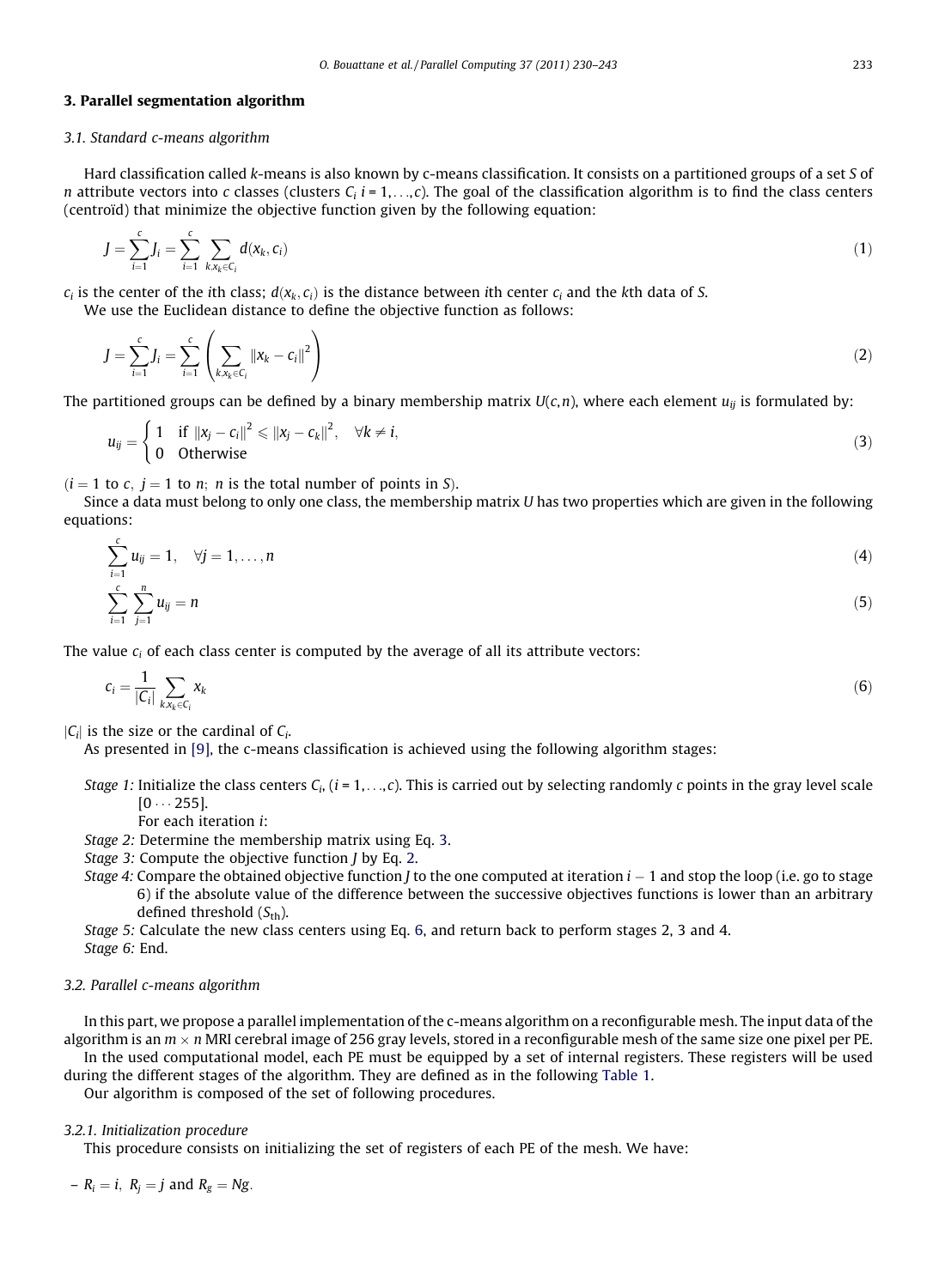<span id="page-4-0"></span>The different registers required by a PE to perform the parallel c-means algorithm.

| Register<br>name                                                                | Variable<br>content          | Description                                                                                                                                                                                                                                                                                                                                                                                                                                                                                                                                                        |
|---------------------------------------------------------------------------------|------------------------------|--------------------------------------------------------------------------------------------------------------------------------------------------------------------------------------------------------------------------------------------------------------------------------------------------------------------------------------------------------------------------------------------------------------------------------------------------------------------------------------------------------------------------------------------------------------------|
| $R_i$<br>$R_i$<br>Rg<br>$Rc_m$ ( $m=1$<br>to $c$ )<br>$Rx_m$ (m = 1<br>to $c$ ) | Ng<br>$U_{m,n}$<br>$X_{m,n}$ | Line index of the PE in the mesh<br>Column index of the PE in the mesh<br>Gray level of the pixel $(i, j)$ stored in the PE $(i, j)$<br>Membership class register: if $U_{mn} = 1$ , then m is the index of the class to which the PE belongs during iteration n. The<br>content of this register can be changed at each iteration in the set $\{0,1\}$<br>Class center register: each $Rx_m$ contains the value $X_{m,n}$ of the class center m during iteration n. The content of this<br>register can be changed at each iteration in the range $[0 \cdot 255]$ |

This means that these registers are initialized by the values of the coordinates *i*, *j* of the PE and the gray level Ng of its associated pixel.

–  $Rc_m = C_{00} = 0$  (i.e. for  $m = 0$  at iteration  $n = 0$ ).

This means that, initially, each PE does not know the index of the class to which it belongs.  $-Rx_m = X_{m,n}$ .

The initial value of  $X_{m0}$  (at iteration  $n = 0$ ) is randomly the one of the m gray levels  $(n_g)$  that are randomly chosen among the 256 gray levels of the image.

#### 3.2.2. Class determination procedure

This procedure consists of six essential stages which are:

- 1. Data broadcasting.
- 2. Distance computation.
- 3. Membership decision.
- 4. Objective function computation.
- 5. Loop stop test.
- 6. New class center determination.

These various stages are included in a loop as follows:  $\leq$ Beginning of iteration  $(n)$ 

## 1. Data broadcasting

- For  $(m = 1$  to  $c)$
- {
- All the PEs of the mesh configure themselves in cross bridge (CB) state.
- The representative PE of the class  $C_m$  broadcasts its value  $X_{m,n}$  through the mesh.
- All the PEs of the mesh store in their  $Rx_m$  the value  $X_{m,n}$  received through the mesh.
- }

It should be noted that the representative PE of a class is the PE having the smallest identifier ID in its class. The search for this smallest identifier calls a procedure of the Min-search in a group of PEs as in [\[13,14\]](#page-12-0). The used procedure of minsearch has a complexity of  $O(1)$  time. Thus, for one pass data broadcasting stage the complexity is  $O(c)$  times for c-means problem.

2. Distance computation

At each iteration n:

- Each PE computes the distances  $d(Ng, X_{m,n})$  between its gray level Ng and the values of the c class centers. These values are stored in its c registers  $(X_{1,n},X_{2,n},\ldots,X_{c,n})$ . The distance computation at each PE has a complexity of  $O(c)$  times.
- **Each PE determines the smallest distance**  $d_{min}$  **among those calculated previously**

 $d_{min} = Min(d(Ng, X_{m,n}))$ ,  $m = 1,...,c$  (7)

As stated in the  $d_{min}$  equation, the  $d_{min}$  of each PE is achieved after  $O(log_2 c)$  times using a hierarchical Min-Search procedure.

3. Membership decision

Each PE determines the new index m of the class  $C_m$  to which it belongs. Subsequently, it updates its  $Rc_m$  registers by assigning the value 1 to the variable  $U_{m,n}$  and 0 to its other Rc registers. It should be noted that the index value m corresponds to  $m_{min}$  for which we have:

$$
d(Ng, Xm_{min}, n) = d_{min} \tag{8}
$$

The membership decision is a stage of bit assignment. It is completed in  $O(1)$  time.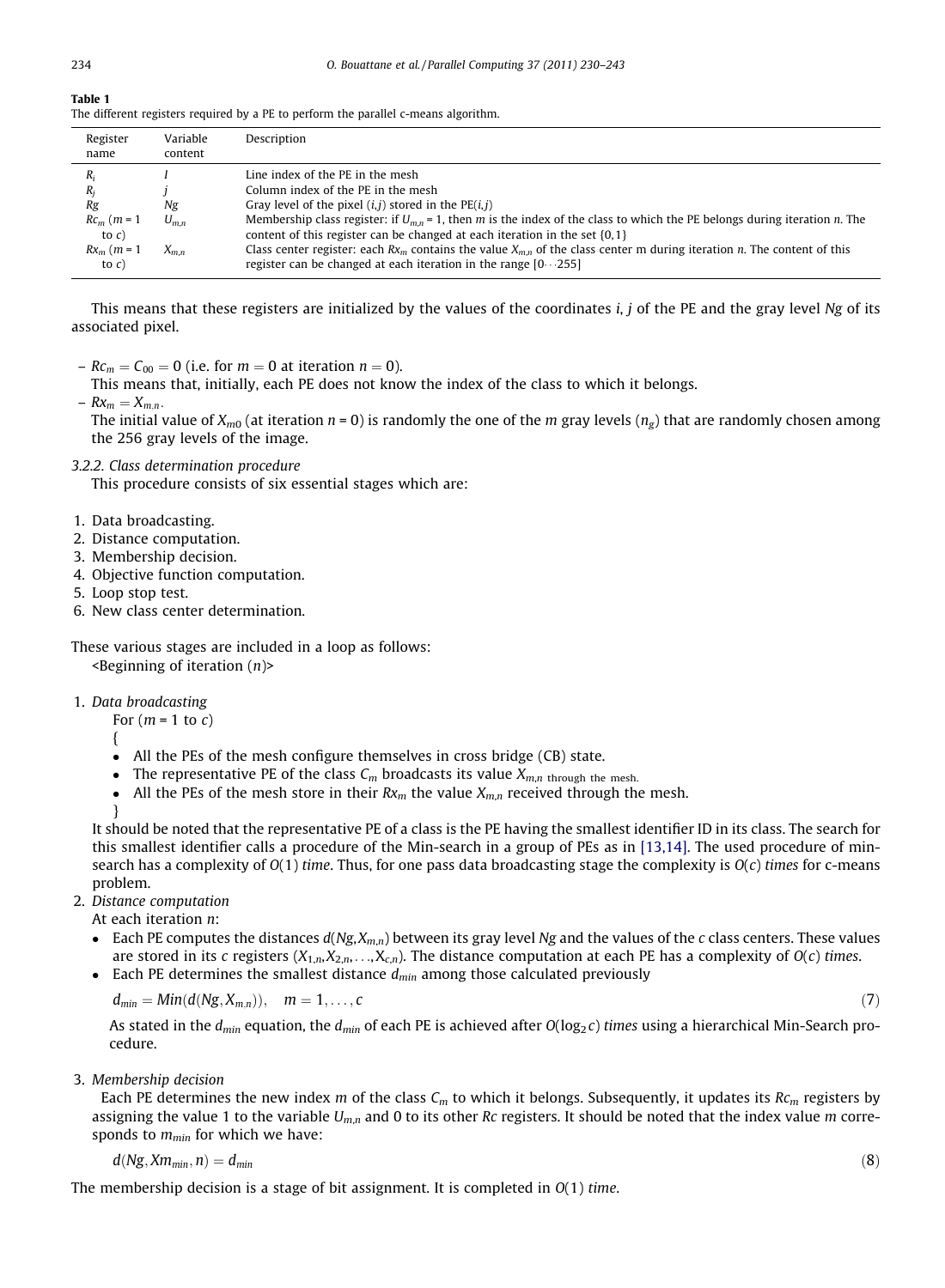## <span id="page-5-0"></span>4. Objective function computation

For  $(m = 1$  to  $c)$ 

- {
- All the PEs that are not belonging to the class  $C_m$  configure themselves in the full cross bridge (CB) of [Fig. 2](#page-2-0)c.2) and remain in standby.
- All PEs belonging to the class  $C_m$  participate in the parallel summation to compute local objective function  $(J_m)$ using their selected minimal distances  $d_{min}$ . This summation procedure was detailed in [\[15\],](#page-13-0) it has a complexity of  $O(log_2(Card(C_m)))$  iterations; Card $(C_m)$  is the cardinality of the class  $C_m$ .
- The representative PE (RPE) of the class  $C_m$  retains the result of the summation  $(J_m)$ .
- }

In order to compute the global cost function *J*, we must prepare at each PE its local function  $I_m$ . So, for a given pass of the algorithm this stage requires  $O(\sum_{m=1}^{c} \log_2(Card(C_m)))$  times.

Thus, the c representative PEs of c classes carry out a parallel summation on their results  $(J_m)$  by using the same procedure of sum on tree used in [\[15\]](#page-13-0), this summation is completed in  $O(log_2 c)$  times.

The final result *J* of this summation which represents the cost function will be stored in the representative PE of these representative PEs noted RRPE.

5. Loop stopping test

The RRPE calculates the absolute value  $|J_n - J_{n-1}|$  and compares it with an arbitrary threshold  $S_{\text{th}}$ .

- If  $|J_n J_{n-1}| < S_{\text{th}}$  then go to the end of procedure.
- Else, return back to the procedure of new class centers computation.

This stage corresponds to a simple comparison operation, it is achieved in  $O(1)$  time.

- 6. Class center computation
	- For  $(m = 1$  to  $c)$
	- {
	- $\bullet$  All the PEs that are not belonging to the class m, go to the full crossed bridge (CB) state of [Fig. 2](#page-2-0)c.2) and remain in standby.
	- All the PEs belonging to the class m, carry out a parallel summation to sort out the cardinal of the class  $C_m$ , (Card( $C_m$ )), we propose the method used in [\[16\]](#page-13-0) that is achieved in  $O(1)$  time.
	- All the PEs belonging to the class m must compute the value  $S_m$  using a parallel summation procedure on their  $Ng_m$ gray levels. The summation procedure used has a complexity of  $O(log_2(Card(C_m)))$  iterations. It is the same procedure as in [\[15\].](#page-13-0)
	- The RPE of the class m carries out the ratio:  $X = (S_m/Card(C_m))$  which corresponds to the new center of its class. It will then broadcast this result to all the PEs of the mesh to update their  $Rx_m$  registers. }

Notice that, for each class  $C_m$ , the complexity of the different steps of this stage depends essentially on the cardinality of  $C_m$ class. This stage is then achieved in  $O(c) + O(\sum_{m=1}^{c} \log_2(Card(C_m)))$  times.

– Return to the stage 2 of the distance computation

## $\epsilon$  = End of iteration  $(n)$ >.

It is clear that, for each of the six stages of the class determination procedure, the reconfigurable mesh allows us to choose the rapid and safe parallel procedures. We will report the global complexity for one pass of the proposed algorithm to make comparison with the previous works on the similar computational model. Also, we will make a rigorous complexity analysis for one pass and sort out other aspects related to the dynamic evolution of the class cardinality during each pass. This evolution is pursued until the convergence of the algorithm. This aspect will be studied by the proposed parallel classification algorithm for MRI images. Indeed, the MRI images represent interesting data sets which require real time algorithms and high performance computational models such as the massively reconfigurable mesh computers.

## 4. Complexity analysis

In order to evaluate the complexity of our parallel algorithm, it is useful to report the complexities of all its stages. They are summarized in [Table 2.](#page-6-0)

The resulted complexity is:

$$
O\left(c + \log_2 c + \sum_{m=1}^{c} \log_2(\text{Card}(C_m))\right) \text{ times} \tag{9}
$$

This complexity depends on the unknown cardinalities of the  $C_m$  classes. So, it must be studied according to the c variable to look for its maximum in order to compare it with the well known previous works.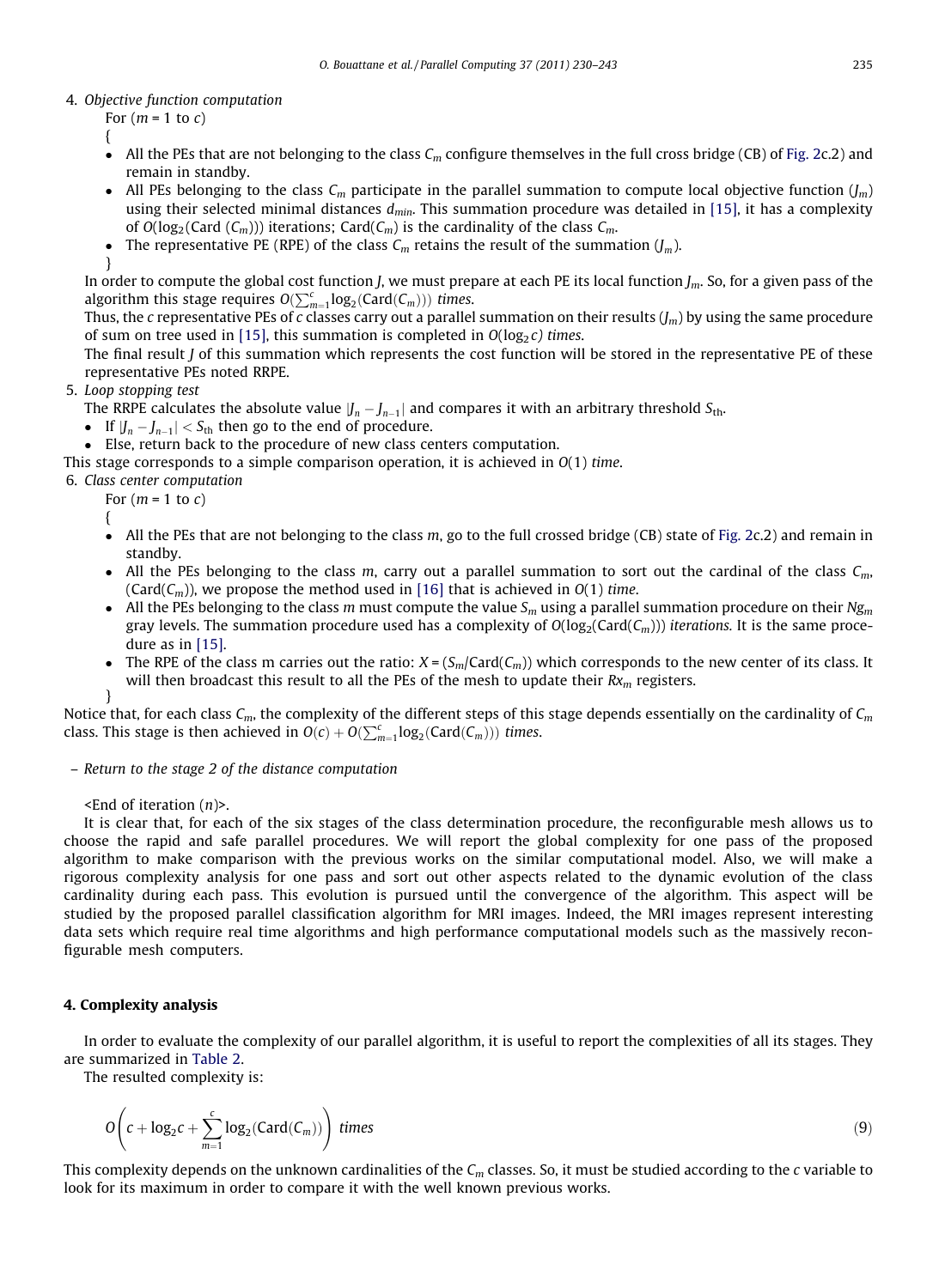<span id="page-6-0"></span>The complexities of each stage of the proposed parallel algorithm.

| Stage                                       | Time complexity                                          |
|---------------------------------------------|----------------------------------------------------------|
| 1. Data broadcasting                        | $O(1) + O(c)$                                            |
| 2. Distance computation                     | $O(c) + O(log_2 c)$                                      |
| 3. Membership decision                      | O(1)                                                     |
| 4. Objective function computation           | $O(log_2 c) + O(\sum_{m=1}^{c} log_2(Card(C_m)))$        |
| 5. Loop stop test                           | O(1)                                                     |
| 6. New class center determination           | $O(c) + O(\sum_{m=1}^{c} \log_2(Card(C_m)))$             |
| The complexity of the proposed<br>algorithm | $O(c) + O(log_2 c) + O(\sum_{m=1}^{c} log_2(Card(C_m)))$ |

For a given  $c$ , to reach the maximum of [9](#page-5-0) it is necessary to solve the following problem:

$$
\text{Maximize} \quad \left( E = \sum_{m=1}^{c} \log_2(\text{Card}(C_m)) \right) \tag{10}
$$

Subject to 
$$
\sum_{m=1}^{c} \text{Card}(C_m) = N
$$
 (10')

and 
$$
\bigcap_{m=1}^{c} C_m = \Phi
$$
 (10")

where N is the total number of points of the input image.

Let  $X_m = \text{Card}(C_m)$ ; the problem (10) is viewed as:

$$
\text{Maximize} \quad \left( F = \prod_{m=1}^{c} X_m \right) \tag{11}
$$

Subject to 
$$
\sum_{m=1}^{c} X_m = N
$$
 (11')

and 
$$
\bigcap_{m=1}^{c} C_m = \Phi
$$
 (11")

Combining  $(11)$  and  $(11')$  leads to:

$$
F = \left(N - \sum_{m=1}^{c-1} X_m\right) \cdot \prod_{m=1}^{c-1} X_m = N \cdot \prod_{m=1}^{c-1} X_m - \left(\prod_{m=1}^{c-1} X_m\right) \cdot \left(\sum_{m=1}^{c-1} X_m\right)
$$
(12)

The maximum of  $F$  is obtained when

$$
\frac{\partial F}{\partial X_1} = \frac{\partial F}{\partial X_2} = \dots = \frac{\partial F}{\partial X_c} = 0
$$
\n(13)

This leads to:  $X_1 = X_2 = \cdots = X_c = N/c$ .

In this condition (10) becomes:  $E_{max} = \sum_{m=1}^{c} \log_2(X_m) = \sum_{m=1}^{c} \log_2(N/c) = c \cdot \log_2(N/c)$ . Then, the maximum value of the complexity expressed in [9](#page-5-0) is:

$$
O(c + \log_2 c + c \cdot \log_2(N/c)) \text{times.} \tag{14}
$$

In order to compare our complexity with those of the previous works, we use the comparison [Table 3](#page-7-0) as stated in [\[22\].](#page-13-0) In this table the authors were studied the clustering problem by taking into account that each data point must have a number of M features. The number M is used in all the steps of their algorithms. Furthermore, some authors proposed some enhanced solutions by extending the sizes of their computational models. In this paper, the input data set of our algorithm is a gray leveled image, where each point has  $M = 1$  feature (its gray level). This algorithm can be extended easily for any  $(M > 1)$ features. In this case the complexities of the two first stages of the algorithm (data broadcasting and the first step of the distance computation stage) are altered. They are multiplied by M. Hence, the maximum value of our algorithm complexity becomes:

$$
O(Mc + \log_2 c + c \log_2(N/c)) \text{ times} = O(Mc + \log_2(c(N/c)^c) \text{ times}
$$
\n(15)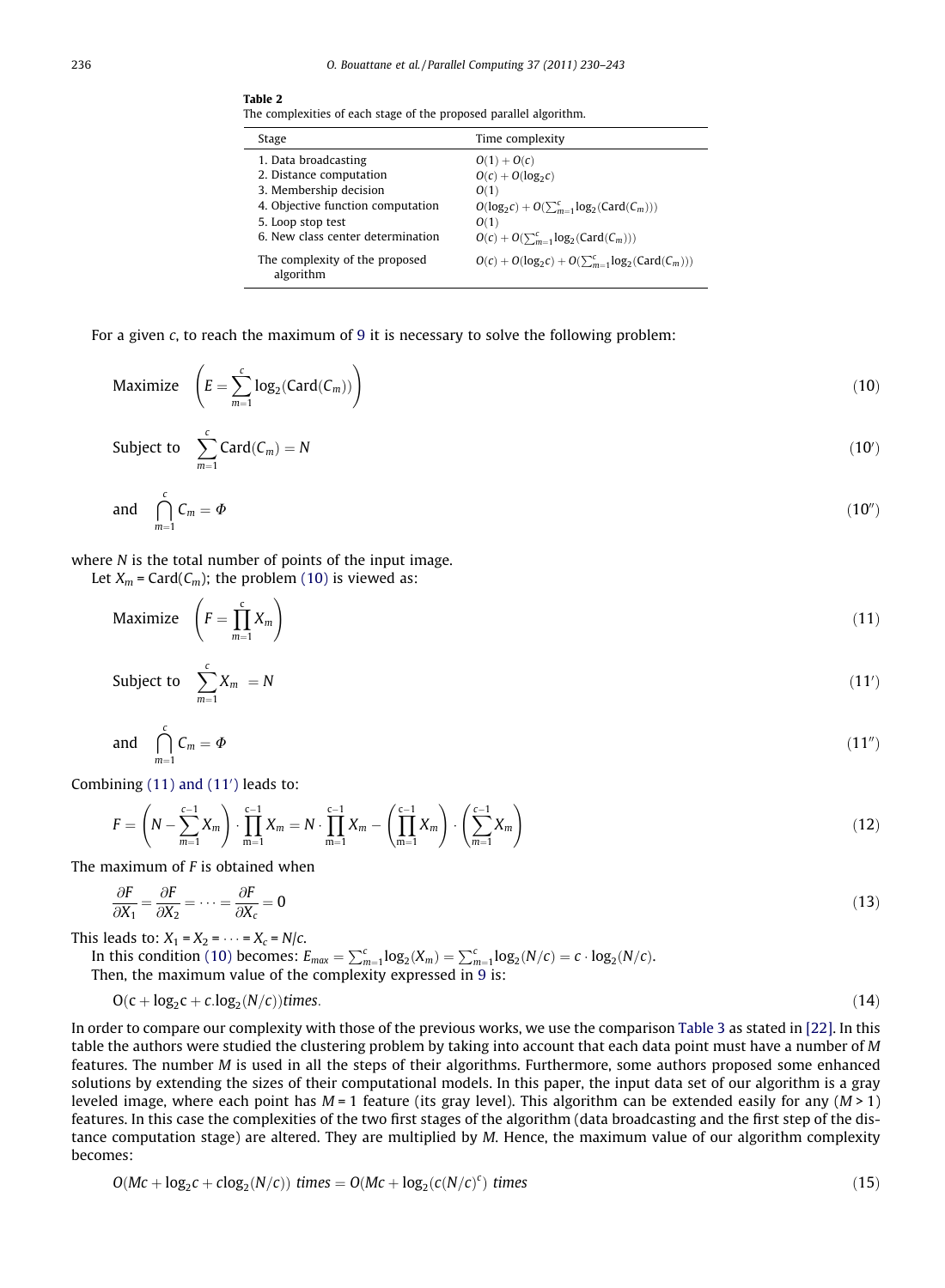<span id="page-7-0"></span>Results of the complexities comparison for parallel clustering.

| Algorithm            | Architecture  | Bus width (bit) | Processors    | Time complexity          |
|----------------------|---------------|-----------------|---------------|--------------------------|
| Li and Fang [24]     | Hypercube     | O(log N)        | <b>MN</b>     | $O(k \log MN)$           |
| Hwang et al. [25]    | OMP           | O(log N)        | p             | $O(kM + kMN/p)$          |
| Ranka and Sahni [26] | Hypercube     | O(log N)        | <b>MN</b>     | $O(k + \log MN)$         |
|                      |               |                 | kMN           | O(log kMN)               |
| Jeng and Sahni [21]  | <b>RMESH</b>  | O(log N)        | N             | $O(kM + k \log N)$       |
|                      |               |                 | <b>MN</b>     | $O(k \log MN)$           |
|                      |               |                 | kMN           | $O(M + \log kMN)$        |
| Tsai and Horng [22]  | <b>RAPWBN</b> | $N^{1/c}$       | $N^{1+1/c}$   | O(kM)                    |
|                      |               |                 | $MN^{1+1/c}$  | O(k)                     |
|                      |               |                 | $kMN^{1+1/c}$ | O(1)                     |
| This paper           | <b>RMESH</b>  | O(log N)        | N             | $O(kM + \log(k(N/k)^k))$ |

Notice that, in the results comparison Table 3, the variable k is used instead of c to represent the same thing. It represents the number of clusters.

Table 3 shows the different time complexities for the same clustering problem, using different architectures of the computational models. In this table N represents the size of the input data set also it corresponds to size of the parallel architecture used. For a reduced size computational model, N remains the size of the data set and P is the size of parallel architecture used. M is the vector features size of the data point.

For a rigorous comparison, we must compare our results with those obtained by authors of [\[21\]](#page-13-0), because they used the same computational model RMESH of the same size and the same Bus width. Thus, we can easily show that the obtained complexity  $O(kM + \log(k(N/k)^k)$  is less than  $O(kM + k\log N)$  obtained in [\[21\].](#page-13-0)

#### 5. Implementation and results

The parallel algorithm, described in Section 3, is implemented in our emulating framework [\[23\]](#page-13-0) using its parallel programming language. The program code presented in [Fig. 3](#page-8-0) is performed using the MRI cerebral image as data input. Before its execution, we define in the initialization phase the number of classes by  $c = 3$ . This means that the classes looked for in the image are the white matter, the gray matter and the cerebrospinal fluid. The background of the image is not considered by the algorithm.

Parallel c-means program code:

```
<prog>\langle! –
 Load data and initialization phase
–>
 <loadImage file="cerveau3.jpg" reg="0" codage="8"/>
   <hote>\langleloadValue reg="0" value="140"/><!- reg[0]contains the initial value of C_1 center->
     \langleloadValue reg="1" value="149"/> \langle - reg[1] contains the initial value of C_2 center->
     \langleloadValue reg="2" value="150"/><!- reg[2]contains the initial value of C3center->
     <loadValue reg="3" value="0"/><!- reg[3] contains the initial value of J_{n-1}->
     \langleloadValue reg="4" value="0"/><!- req[4]contains the initial value of J_n ->
     \langleloadValue reg="5" value="0.1"/><!- reg[5]contains the initial value of S_{\text{th}}->
   </hote>
\langle l -loop test with reg[30] having the absolute value of (J_n - J_{n-1}) to be compared with S_{th}–>
 <doWhile test="Math.abs (reg[30])>reg[5]" target="hote">
   <for-eachPE test="reg[0]!=0">
     <mark type="true"/>
\langle ! -All the PE's load the three class centers from the hote
–>
     <loadValue reg="8" value="hote.reg[0]"/>
     <loadValue reg="9" value="hote.reg[1]"/>
     <loadValue reg="10" value="hote.reg[2]"/>
```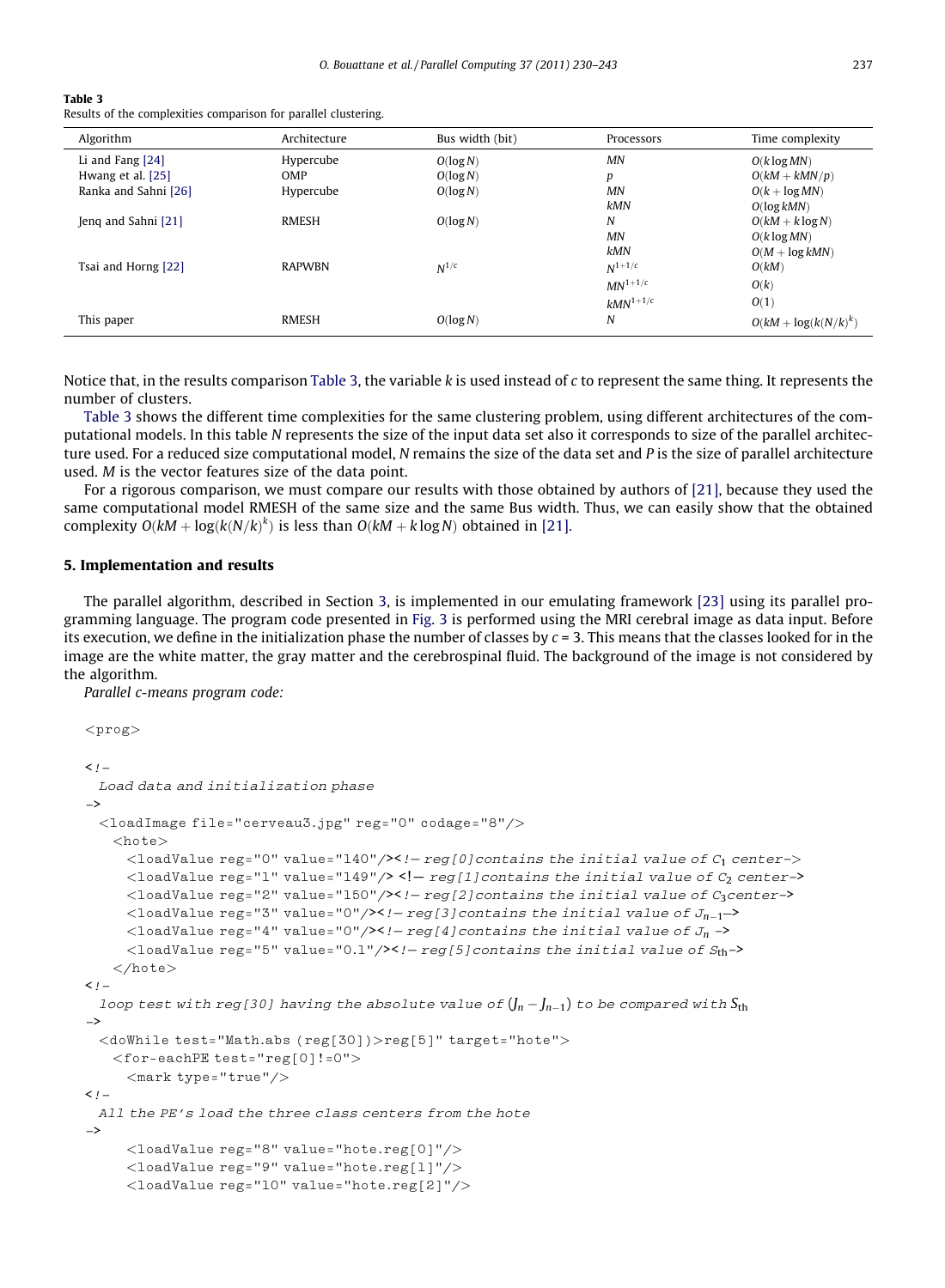<span id="page-8-0"></span>

Fig. 3. Segmentation results by the elaborated parallel program.

## $\leq$  ! —

Each PE computes the three distances separating it from the three class centers –>

```
<\!\!\texttt{doOperation}\xspace\texttt{expression}\xspace\texttt{=}\xspace\texttt{reg[11]} \xspace\texttt{=}\xspace\texttt{(reg[0]}\xspace\texttt{=reg[0]}\xspace\texttt{+reg[0]}\xspace\texttt{=reg[8]}\xspace\texttt{)}\xspace\texttt{''}\xspace/>\;\langledoOperation expression="reg[12]=(reg[0]-reg[9])*(reg[0]-reg[9])"/>
<doOperation expression="reg[13]=(reg[0]-reg[10])*(reg[0]-reg[10])"/>
```
## $\langle l -$

Membership decision:Each PE decides to belong to its nearest neighbor class

```
–>
```

```
<loadValue reg="7" value="reg[10]"/>
<loadValue reg="16" value="0"/>
<loadValue reg="17" value="0"/>
<loadValue reg="18" value="1"/>
<loadValue reg="15" value="reg[13]"/>
<if test="reg[15]>reg[12]">
 <loadValue reg="15" value="reg[12]"/>
 <loadValue reg="7" value="reg[9]"/>
 <loadValue reg="16" value="0"/>
 <loadValue reg="17" value="1"/>
 <loadValue reg="18" value="0"/>
\langleif>
<if test="reg[15]>reg[11]">
 <loadValue reg="15" value="reg[11]"/>
 <loadValue reg="7" value="reg[8]"/>
 <loadValue reg="16" value="1"/>
 <loadValue reg="17" value="0"/>
```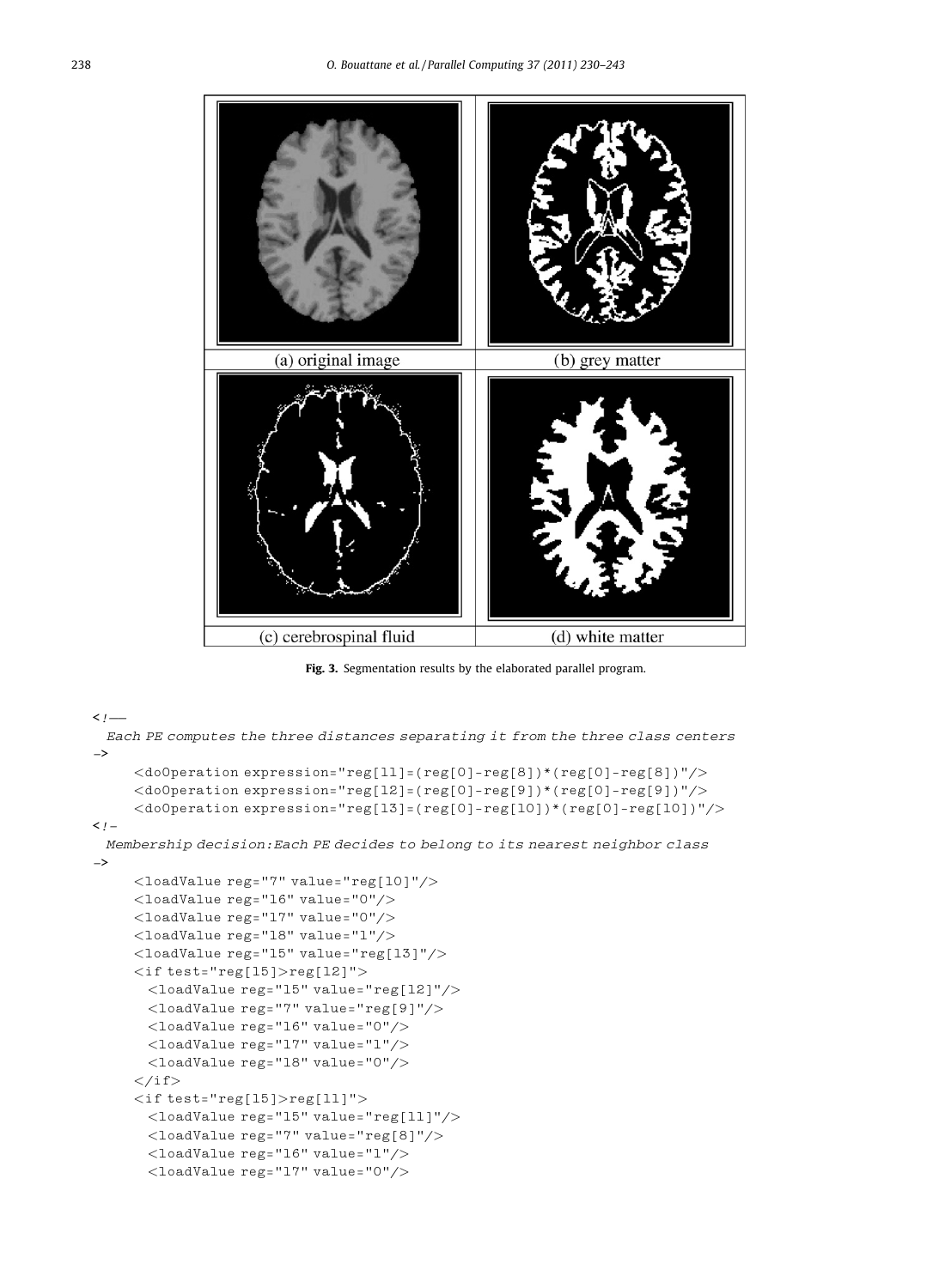```
<loadValue reg="18" value="0"/>
     \langleif>
     <mark type="false"/>
   </for-eachPE>
\langle ! -All the PEs of the first class are marked to participate to the hierarchicalsum.The result of this sum
is stored in the hote.
Hregs[20]contains the gray levels sum of all the points of C_1 class.
Hregs [21] contains the distances sum from all the points of C_1 class to its center.
Hregs [22] contains the cardinality of C_1 class.
–>
   <for-eachPE test="(reg[7]==reg[8]) and (reg[0]!=0)">
     <mark type="true"/>
     <defineRepresentativePE/>
     <doHSum PEregs="0,11,16" Hregs="20,21,22"/>
     <mark type="false"/>
   </for-eachPE>
   <inialiseRepresentativePE/>
\langle l -All the PEs of the second class are marked to participate to the hierarchical sum.The result of this
sum is stored in the hote.
Hregs[23]contains the gray levels sum of all the points of C_2 class.
Hregs[24]contains the distances sum from all the points of C_2 class to its center.
Hregs[25]contains the cardinality of C_2 class.
–>
   <for-eachPE test="(reg[7]==reg[9]) and (reg[0]!=0)">
     <mark type="true"/>
     <defineRepresentativePE/>
     <doHSum PEregs="0,12,17" Hregs="23,24,25"/>
     <mark type="false"/>
   </for-eachPE>
    <inialiseRepresentativePE/>
\langle l -All the PEs of the third class are marked to participate to the hierarchicalsum.The result of this sum
is stored in the hote.
Hregs [26] contains the gray levels sum of all the points of C_3 class.
Hregs [27] contains the distances sum from all the points of C_3 class to its center.
Hregs [28] contains the cardinality of C_3 class.
–>
   <for-eachPE test="(reg[7]==reg[10]) and (reg[0]!=0)">
     <mark type="true"/>
     <defineRepresentativePE/>
     <doHSum PEregs="0,13,18" Hregs="26,27,28"/>
     <mark type="false"/>
   </for-eachPE>
    <inialiseRepresentativePE/>
\langle ! -The hote computes the global cost function J, the three new class centers and sets up the iteration
counter.
reg[21] contains the value of J_1reg[24]contains the value of J2
reg[27] contains the value of J_3–>
   <hote><doOperation expression="reg[3]=reg[4]"/>
     \langledoOperation expression="reg[4]=reg[21]+reg[24]+reg[27]"/>
     \langledoOperation expression="reg[0]=reg[20]/reg[22]"/>\langle!-New class center of C_1 ->
     <doOperation expression="reg[1]=reg[23]/reg[25]"/><!—New class center of C2 –>
     <doOperation expression="reg[2]=reg[26]/reg[28]"/><!—New class center of C3 –>
     <doOperation expression="reg[30]=reg[4]-reg[3]"/>
     <doOperation expression="reg[31]=reg[31]+1"/>
```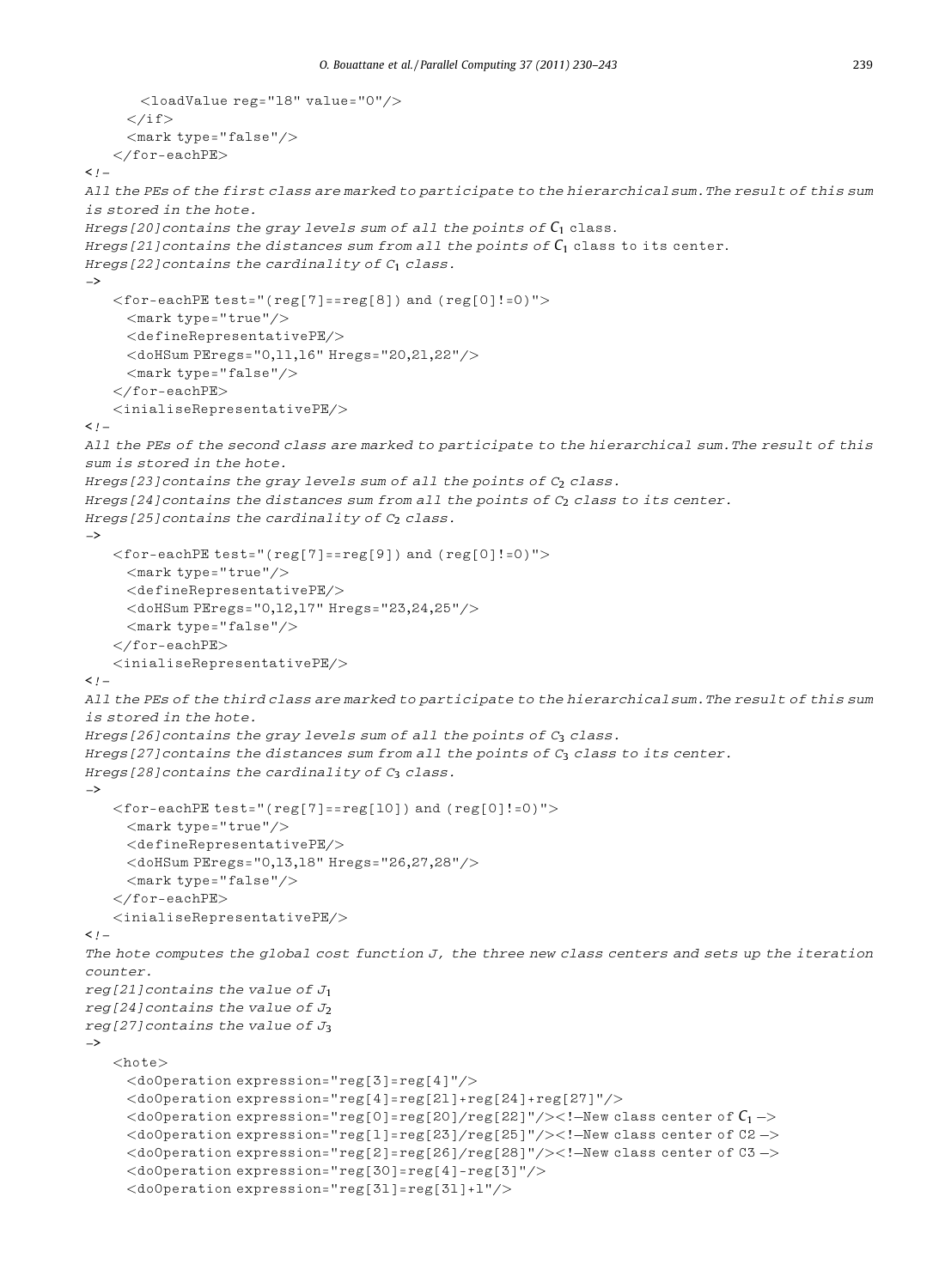```
</hote>
\langle ! -End loop do while
–>
    </doWhile>
```
 $\lt$   $\prime$   $-$ 

Labelling the different image components:assigning to each PE the index of the class to which it belongs

–>

```
<for-eachPE test="reg[0]!=0">
   <mark type="true"/>
   \langleif test="reg[7]==reg[8]">
     <loadValue reg="1" value="hote.reg[0]"/>
   \langle /if>
   \langleif test="reg[7]==reg[9]">
     <loadValue reg="2" value="hote.reg[1]"/>
   \langleif>
   \langleif test="reg[7]==reg[10]">
  <loadValue reg="3" value="hote.reg[2]"/>
   \langleif>
  </for-eachPE>
\langle ! –
 End of the program
–>
</prog>
```
Program results:

After performing the presented parallel program, we obtain the following results: the image of [Fig. 3](#page-8-0)a corresponds to a human brain cut, it is the original input image of the program. [Figs. 3](#page-8-0)b–d represent the three matters of the brain. They are named respectively the gray matter, cerebrospinal fluid and white matter.

After performing the proposed parallel algorithm, we complete its effectiveness features by the following study which is focused on its dynamic convergence analysis. To do so, we present three cases of study. For each case we use the same input MRI image, but the initial class centers are changed. The results are presented by tables and figures. In the first case, the initial class centers are arbitrarily chosen as:  $(c_1, c_2, c_3) = (1, 2, 3)$ .

In Table 4, the class centers do not change after 14 iterations and the algorithm converges to the final class centers  $(c_1, c_2, c_3) = (28.6, 101.6, 146.03).$ 

Notice that, for any iteration, the total number of the image points  $N$  is constant.

 $N = \text{Card}(C_1 \cup C_2 \cup C_3)$ . In our image case,  $N = NC_1 + NC_2 + NC_3 = 19,273$  pixels.

[Fig. 4](#page-11-0) shows the curves of the different data of Table 4. Theses curves represent the dynamic changes of each class center value and the cardinality of its corresponding class. In [Fig. 4a](#page-11-0) we see clearly the convergence of the class centers. Also, the cardinality of each class is presented in [Fig. 4](#page-11-0)b and the absolute value of the objective function error  $|J_n - J_{n-1}|$  in [Fig. 4c](#page-11-0). In the second case, the initial class centers are arbitrarily chosen as:  $(c_1, c_2, c_3) = (1, 30, 255)$ .

| Table 4                                                                                                    |  |
|------------------------------------------------------------------------------------------------------------|--|
| Different states of the classification algorithm starting from class centers $(c_1, c_2, c_3) = (1,2,3)$ . |  |

| Iteration | Value of each class center |                |        |                 | Number of points in each class | Absolute value of the error |                 |
|-----------|----------------------------|----------------|--------|-----------------|--------------------------------|-----------------------------|-----------------|
|           | c <sub>1</sub>             | c <sub>2</sub> | $C_3$  | NC <sub>1</sub> | NC <sub>2</sub>                | NC <sub>3</sub>             | $ J_n-J_{n-1} $ |
|           | 1.00                       | 2.00           | 3.00   | 367             | 47                             | 18,859                      | 2.84E+08        |
| 2         | 1.00                       | 2.00           | 120.14 | 367             | 1922                           | 16,984                      | 2.70E+08        |
| 3         | 1.00                       | 33.86          | 129.57 | 810             | 2188                           | 16,275                      | 4.96E+06        |
| 4         | 4.38                       | 51.91          | 132.04 | 906             | 2491                           | 15,876                      | 1.33E+06        |
| 5         | 6.15                       | 58.40          | 133.23 | 946             | 2534                           | 15,793                      | 1.50E+05        |
| 6         | 7.14                       | 60.05          | 133.43 | 946             | 2952                           | 15,375                      | 5.36E+04        |
| 7         | 7.14                       | 65.14          | 134.44 | 1460            | 2517                           | 15,296                      | 2.34E+05        |
| 8         | 16.70                      | 72.44          | 134.64 | 1801            | 4713                           | 12.759                      | $9.02E + 05$    |
| 9         | 21.49                      | 90.47          | 141.16 | 2019            | 4912                           | 12,342                      | 2.76E+06        |
| 10        | 24.68                      | 93.37          | 142.41 | 2289            | 4644                           | 12,340                      | 1.24E+05        |
| 11        | 28.60                      | 95.44          | 142.42 | 2289            | 4921                           | 12.063                      | 7.92E+04        |
| 12        | 28.60                      | 96.71          | 142.98 | 2289            | 6074                           | 10,910                      | 1.02E+05        |
| 13        | 28.60                      | 100.94         | 145.51 | 2289            | 6292                           | 10,692                      | 2.41E+05        |
| 14        | 28.60                      | 101.60         | 146.03 | 2289            | 6292                           | 10.692                      | 5.64E+03        |
| 15        | 28.60                      | 101.60         | 146.03 | 2289            | 6292                           | 10,692                      | $0.00E + 00$    |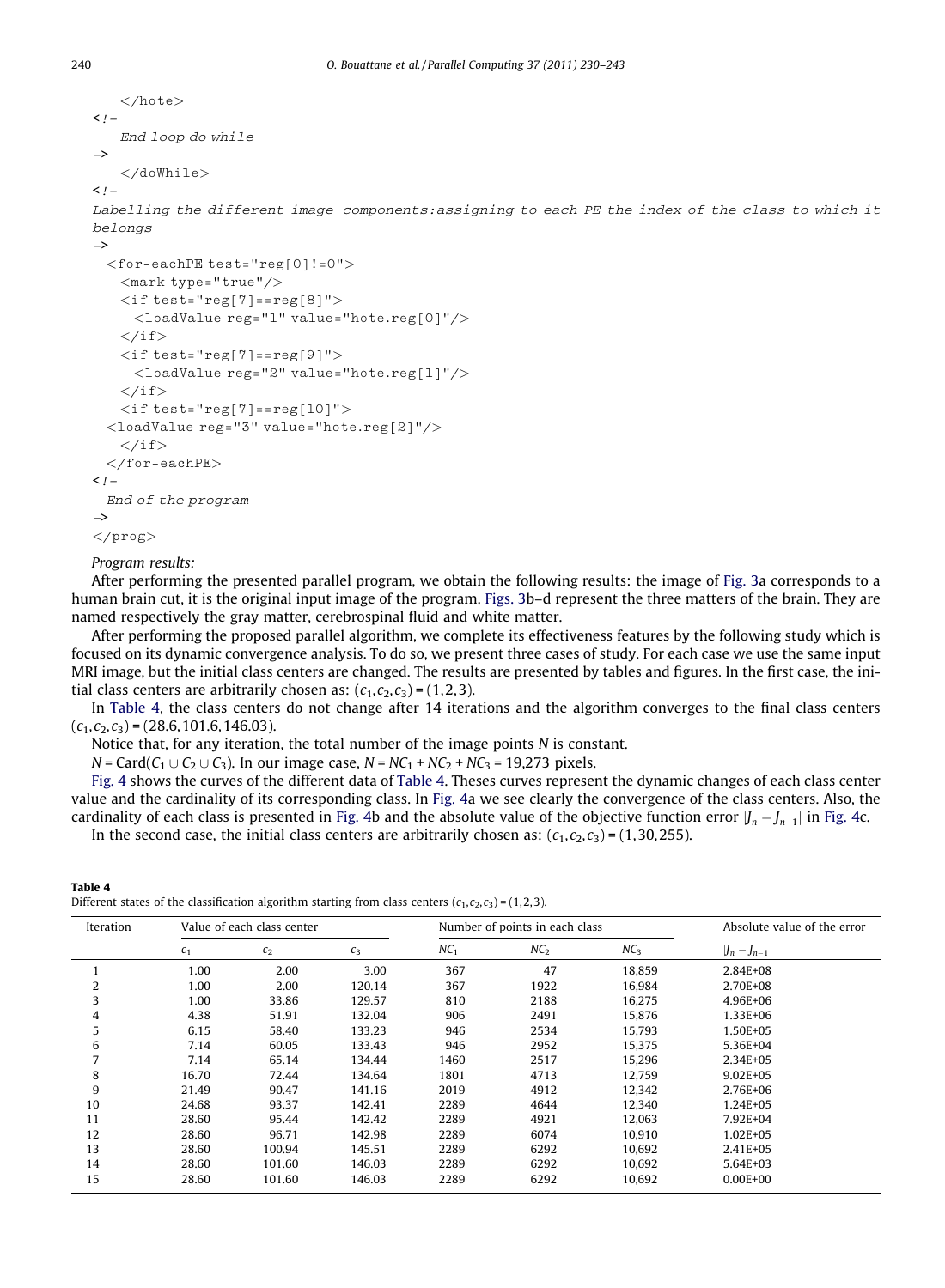<span id="page-11-0"></span>

Fig. 4. Dynamic changes of the different classification parameters starting from class centers  $(c_1, c_2, c_3) = (1, 2, 3)$ . (a) Class centers, (b) cardinality of each class and (c) absolute value of error of the objective function.

Table 5 Different states of the classification algorithm starting from class centers  $(c_1, c_2, c_3) = (1, 30, 255)$ .

| Iteration |       | Value of each class center |        |                 | Number of points in each class |                 |                   |
|-----------|-------|----------------------------|--------|-----------------|--------------------------------|-----------------|-------------------|
|           |       | C <sub>2</sub>             | $C_3$  | NC <sub>1</sub> | NC <sub>2</sub>                | NC <sub>3</sub> | $(J_n - J_{n-1})$ |
|           | 1.00  | 30.00                      | 255.00 | 806             | 10.933                         | 7534            | 1.47E+08          |
|           | 4.32  | 102.35                     | 151.79 | 2019            | 6703                           | 10.551          | $-1.43E+08$       |
|           | 24.68 | 100.37                     | 146.29 | 2289            | 6292                           | 10.692          | $-1.42E+06$       |
|           | 28.60 | 101.60                     | 146.03 | 2289            | 6292                           | 10.692          | $-4.53E+04$       |
|           | 28.60 | 101.60                     | 146.03 | 2289            | 6292                           | 10.692          | $0.00E + 00$      |

Different states of the classification algorithm starting from class centers  $(c_1, c_2, c_3) = (140, 149, 150)$ .

| Iteration | Value of each class center |                |        | Number of points in each class |                 |                 | Error value       |  |
|-----------|----------------------------|----------------|--------|--------------------------------|-----------------|-----------------|-------------------|--|
|           | c <sub>1</sub>             | c <sub>2</sub> | $c_3$  | NC <sub>1</sub>                | NC <sub>2</sub> | NC <sub>3</sub> | $(J_n - J_{n-1})$ |  |
|           | 140.00                     | 149.00         | 150.00 | 11.739                         | 409             | 7125            | 4.01E+07          |  |
|           | 95.62                      | 148.99         | 151.95 | 8581                           | 5783            | 4909            | $-2.65E+07$       |  |
|           | 82.13                      | 140.26         | 152.83 | 6931                           | 4808            | 7534            | $-3.72E+06$       |  |
| 4         | 73.36                      | 127.72         | 151.79 | 3977                           | 7762            | 7534            | $-1.81E+06$       |  |
|           | 51.98                      | 117.99         | 151.79 | 3066                           | 8372            | 7835            | $-3.41E+06$       |  |
| 6         | 40.07                      | 114.55         | 151.15 | 2667                           | 6944            | 9662            | $-7.80E + 0.5$    |  |
|           | 34.22                      | 107.44         | 147.88 | 2615                           | 6107            | 10.551          | $-6.90E+0.5$      |  |
| 8         | 33.37                      | 104.04         | 146.29 | 2615                           | 5966            | 10.692          | $-1.21E+0.5$      |  |
| 9         | 33.37                      | 103.50         | 146.03 | 2615                           | 5966            | 10.692          | $-2.45E+03$       |  |
| 10        | 33.37                      | 103.50         | 146.03 | 2615                           | 5966            | 10.692          | $0.00E + 00$      |  |



Fig. 5. Dynamic changes of the different classification parameters starting from the class centers ( $c_1$ ,  $c_2$ ,  $c_3$ ) = (1, 30, 255). (a) Class centers, (b) cardinality of each class and (c) error of objective function.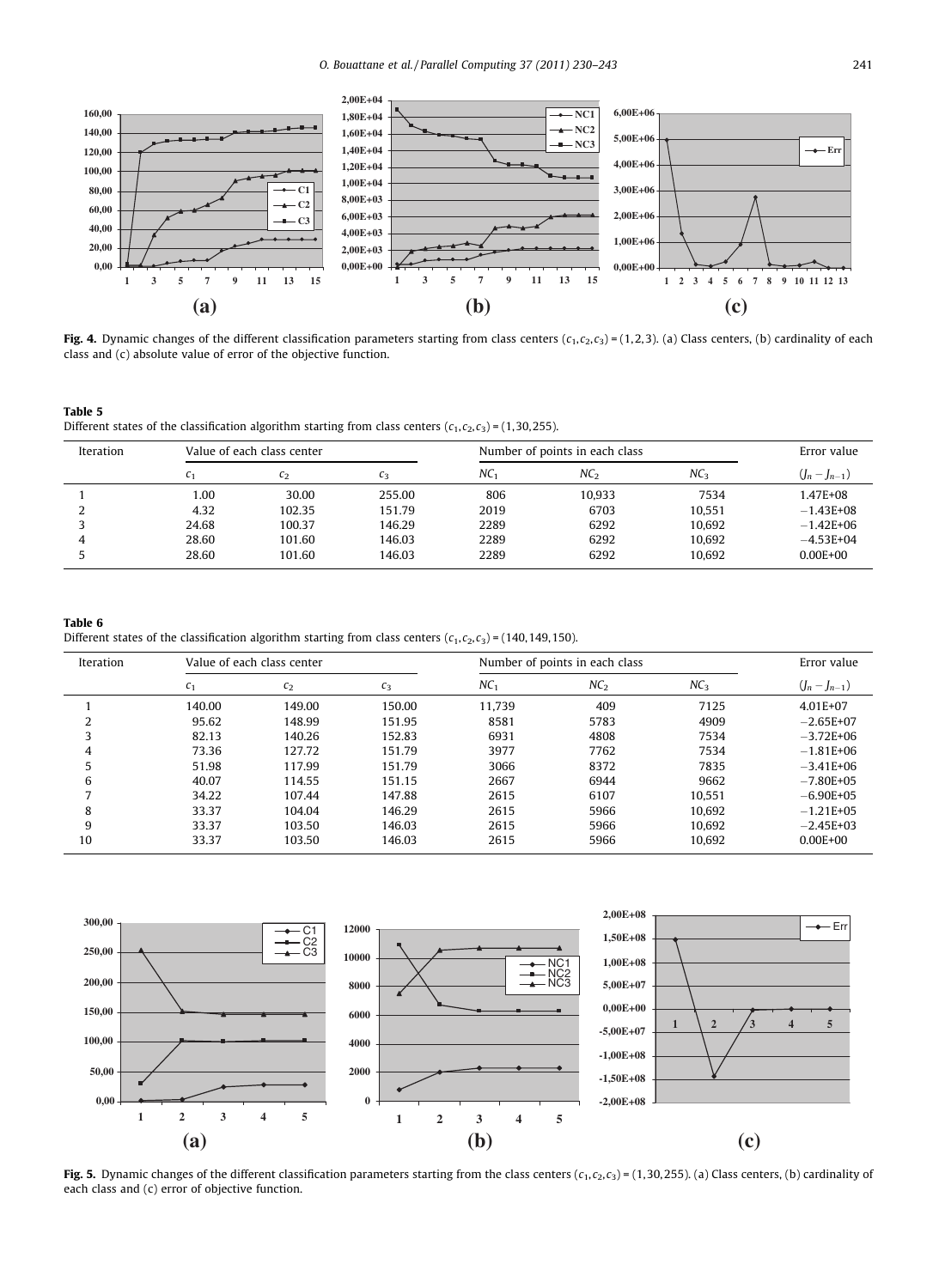<span id="page-12-0"></span>

Fig. 6. Dynamic changes of the different classification parameters starting from class centers  $(c_1, c_2, c_3) = (140, 149, 150)$ . (a) Class centers, (b) cardinality of each class and (c) error of objective function.

In the third case, the initial class centers are arbitrarily chosen as:  $(c_1, c_2, c_3) = (140, 149, 150)$ .

Through the obtained results of the three cases of study of [Tables 4–6](#page-10-0) and represented in [Figs. 4–6](#page-11-0), we can conclude that the complexity of the presented algorithm is low in term of iteration number, but it depends on the initial class centers. It was discussed in the literature that the c-means algorithm complexity for sequential and parallel strategies can be reduced using some additional preprocessing phases to start from some appropriate class centers. Among the mentioned preprocessing phase, we find the histogramming procedure that orients the class centers towards the histogram modes of the image. In this paper we do not introduce any preprocessing phase, because our goal is at first, the parallelization of the c-means algorithm and its implementation on a reconfigurable mesh computer emulator to validate the corresponding parallel procedures. In the second time, by the obtained results, we will focus our further studies on the dynamic evolution of the class cardinality from one pass to another until the convergence of the algorithm. Parallel histogram computation algorithms can be easily implemented on the used emulator. The proposed algorithms in [\[17,18\]](#page-13-0) are well suited to our computational model.

#### 6. Conclusion

In this paper, we have presented a method for parallelizing the c-means classification algorithm and its implementation on a massively parallel reconfigurable mesh computer. An application of this algorithm to the MRI images segmentation was considered. The elaborated program was performed on the reconfigurable mesh computer emulator. The obtained results show that, in little number of iterations, the algorithm converges to the final class centers. Hence, the parallel computation method is proposed essentially to reduce the complexity of the classification and clustering algorithms. To enhance the effectiveness of this work, it is useful to improve the complexity of this algorithm by avoiding random initializations of the class centers. Moreover, the extension of this parallel technique to other classification methods is very possible. It can be easily oriented to parallelize the well known algorithms such as: the fuzzy c-means, the adaptive fuzzy c-means and others based on neural networks.

## References

- [1] H.D. Heng, X.H. Jiang, Y. Sun, J. Wang, Color image segmentation: advances and prosoects, Pattern Recognition 34 (2001) 2259–2281.
- [2] A. Zijdenbos, B.M. Dawant, Brain segmentation and white matter lesion detection in MR images, Critical Reviews in Biomedical Engineering 22 (5/6) (1994) 401–465.
- [3] J.H. Chang, K.C. Fan, Y.L. Chang, Multi-modal gray-level histogram modeling and decomposition, Image and Vision Computing 20 (2002) 203–216.
- [4] J.P. Thiran et al, A queue-based region growing algorithm for accurate segmentation of multi-dimensional digital images, Signal Processing 60 (1997)  $1 - 10.$
- [5] J.-F. Mangin, Robust brain segmentation using histogram scale-space analysis and mathematical morphology, in: MICCAI'98 First International Conference on Medical Image Computing and Computer Assisted Intervention, 1998, pp. 1230–1241.
- [6] C. Tsai, B.S. Manjunath, R. Jagadeesan, Automated segmentation of brain MR images, Pattern Recognition 28 (12) (1995) 1825–1837.
- [7] D. Terzopoulos et al, Snakes: active contour models, International Journal of Computer Vision (1988) 321–331.
- [8] D. Terzopoulos et al, Deformable models in medical image analysis: a survey, Medical Image Analysis 1 (2) (1996) 91–108.
- [9] J.S.R. Jang, C. Sun, T.E. Mizutani, Neuro-Fuzzy and Soft Computing, Prentice Hall, 1997. pp. 426–427.
- [10] L. Dzung Pham, L.P. Jerry, An adaptative fuzzy c means algorithm for image segmentation in the presence of intensity inhomogeneities, Pattern Recognition Letters 20 (1999) 57–68.
- [11] L. Ma, R.C. Staunton, A modified fuzzy c-means image segmentation algorithm for use with uneven illumination patterns, Pattern Recognition 40 (2007) 3005–3011.
- [12] Y. Guo, H.D. Cheng, W. Zaho, Y. Zhang, A novel image segmentation algorithm based on fuzzy c-means algorithm and neutrosophic set, in: Proceeding of the 11th Joint Conference on Information Sciences, Atlantis Press, 2008.
- [13] H. Li, M. Maresca, Polymorphic torus network, IEEE Transaction on Computer C-38 (9) (1989) 1345–1351.
- [14] H. Li, M. Maresca, Polymorphic torus architecture for computer vision, IEEE Transaction on PAMI 11 (3) (1989) 233–242.